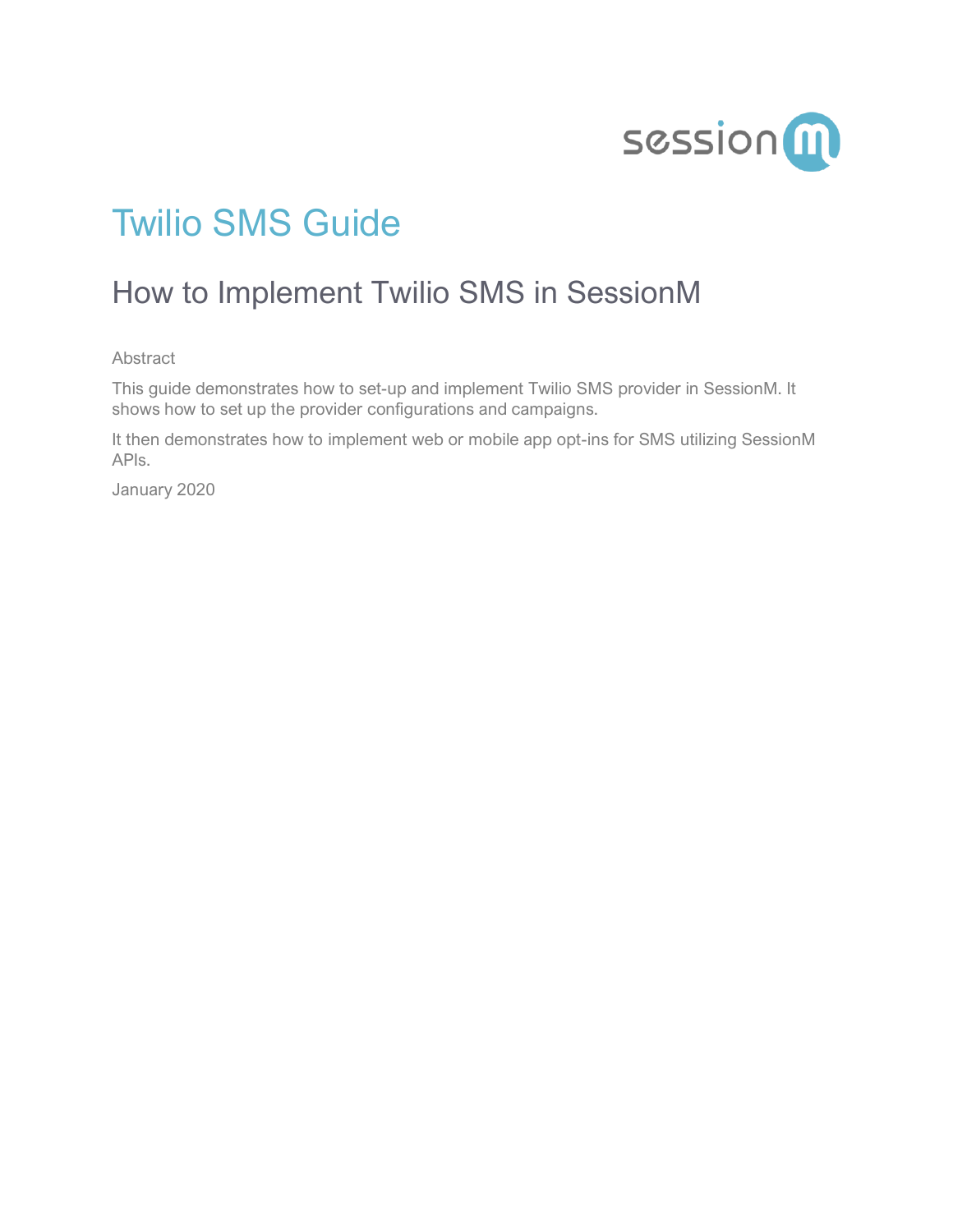

### **Contents**

<span id="page-1-0"></span>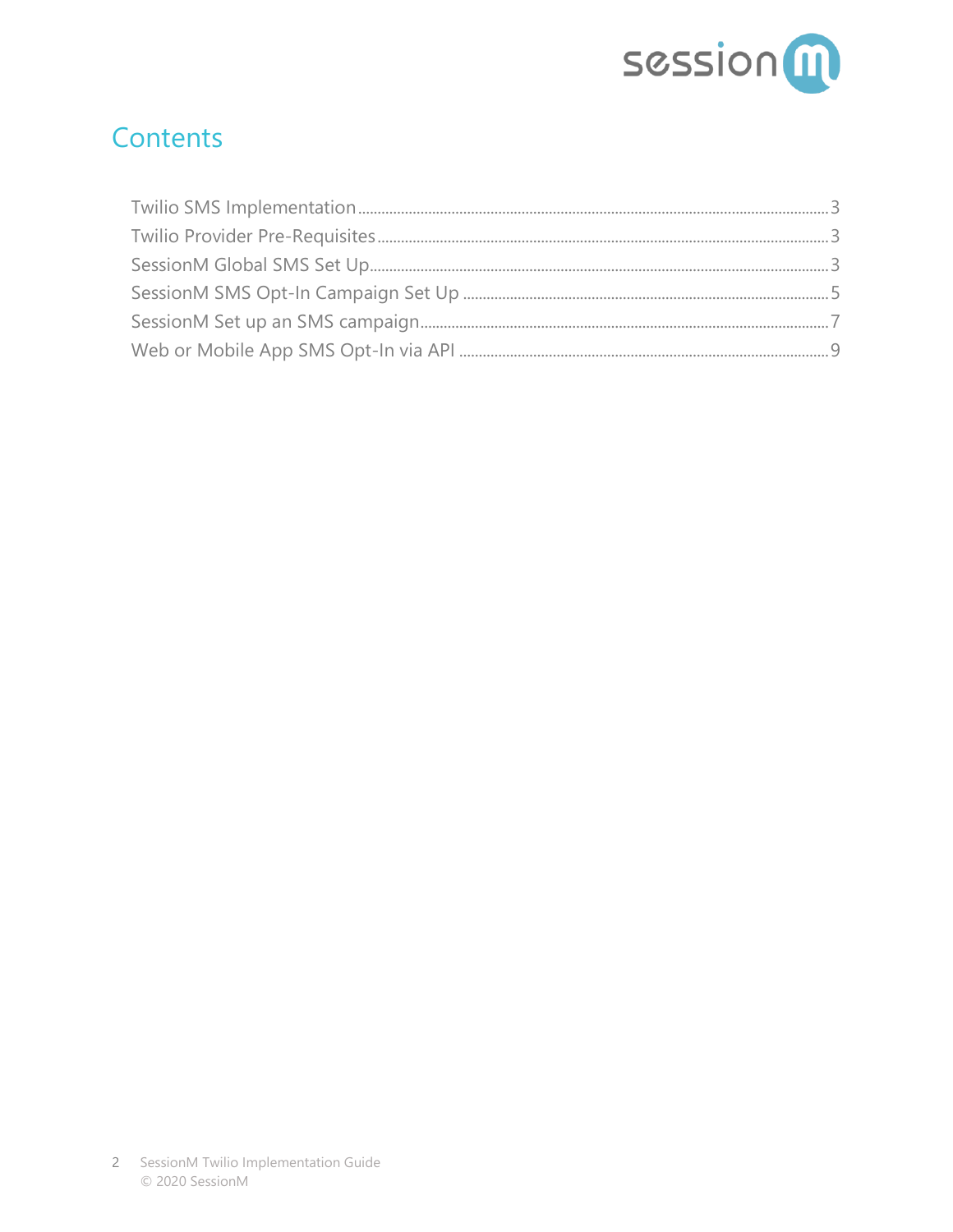

### Twilio SMS Implementation

SessionM and Twilio SMS together provide the capability to schedule and trigger SMS messaging. SessionM supports both mobile and non-mobile (web or mobile app) opt-ins. SMS is a highly regulated channel and opt-in management is key to both user experience and regulatory compliance.

#### <span id="page-2-0"></span>Twilio Provider Pre-Requisites

Prior to enabling Twilio SMS in SessionM the following are required.

- Procure bulk SMS messaging SOW with SessionM
- Procure short code rental from SessionM.
- SessionM delivery team is required to set up a new Twilio SMS messaging provider.

#### <span id="page-2-1"></span>SessionM Global SMS Set Up

Create a Global SMS Campaign to set default SMS configuration (keywords, messages, etc.). In SessionM only 1 global SMS campaign is allowed per SessionM instance.

1. Navigate to Campaigns Module on the SessionM dashboard.

#### Campaigns & Content

 $\blacktriangleleft$  Campaigns 2.0 Create messaging campagns to drive high valued behaviors

2. Click **Create Campaign**.



- 4. Click **Edit global SMS Opt in options**.
- 3 SessionM Twilio Implementation Guide © 2020 SessionM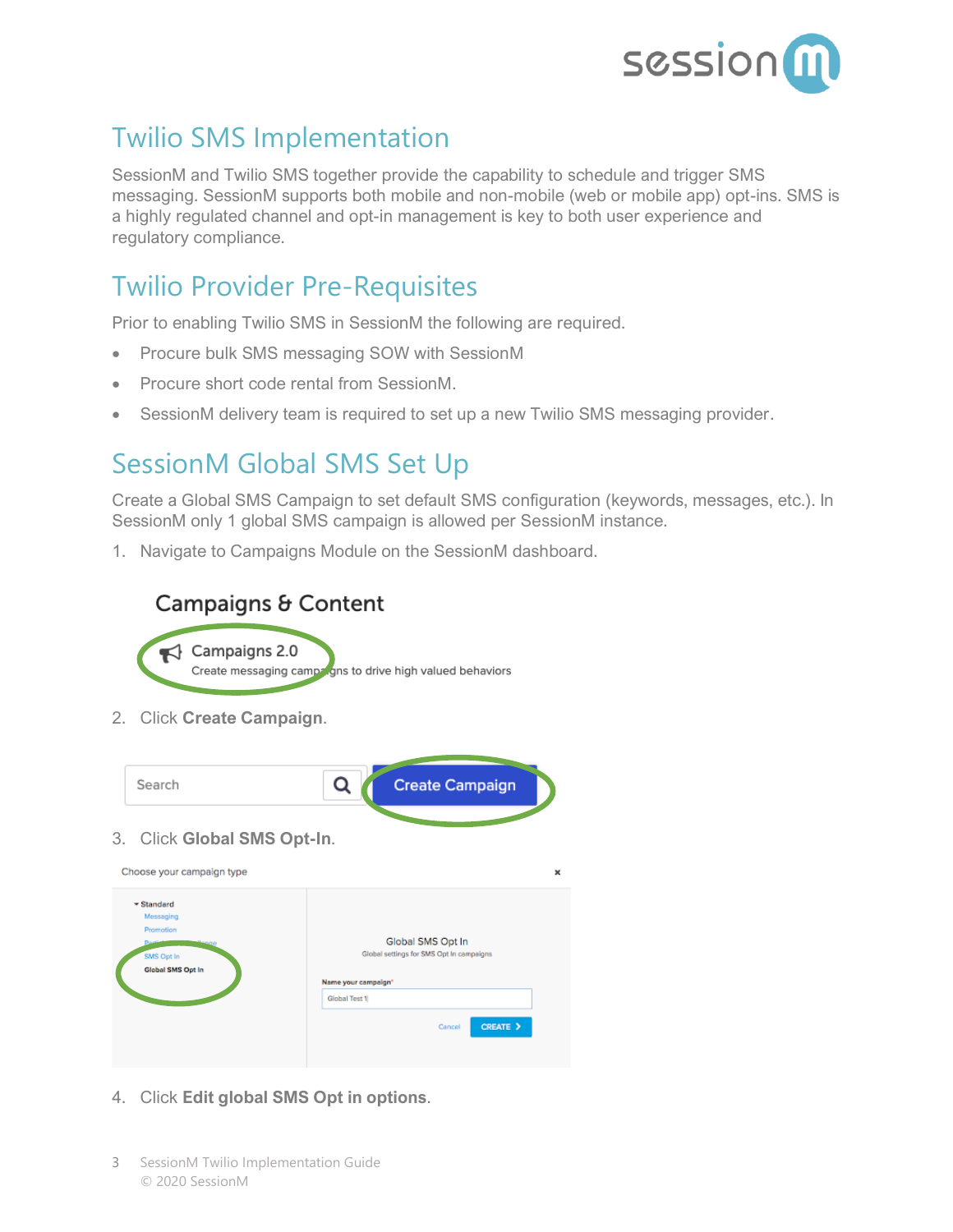

| Global Test 1<br>Draft                              | Owner<br>0 | Launch<br>Delete |
|-----------------------------------------------------|------------|------------------|
| Setup Performance                                   |            |                  |
| Campaign Runtime                                    |            |                  |
| 1/8/2018 6:33pm ~ 2/8/2018 6:33pm 曲                 |            |                  |
| <b>Campaign Permalink</b>                           |            |                  |
| 54d4a89c-f4cc-f1e7-8ddc-0ca128<br>Sme               |            |                  |
| Global SMS Opt In<br>Edit global SMS Opt in options |            |                  |
| Targeting                                           |            |                  |
| Edit Targeting                                      |            |                  |

5. Configure the global options.

| Welcome message                               |             |
|-----------------------------------------------|-------------|
| Thanks for the confirmation! you are all set! |             |
| Global Opt Out Keywords                       |             |
| STOP END QUIT CANCEL UNSUBSCRIBE              |             |
| Global Opt Out message                        |             |
| You have unsubscribed                         |             |
| Help Keywords<br><b>HELP</b>                  |             |
| Help message                                  |             |
| <b>HELP FROM GLOBAL</b>                       |             |
| No Match message                              |             |
| Message doesn't match any keyword             |             |
|                                               | <b>Save</b> |

Options include:

- Select an existing SMS service provider (this should be Twilio provider that was set up).
- Select a Target Phone Number (this is your short code).
- Add one or multiple Global Opt-In keyword(s).
- Add an Opt-In welcome message that triggers when a customer sends Opt-In via text message.

**Sample message:** "Welcome to {Description} Alerts! Msg&data rates may apply. {Message frequency} Reply HELP for help, STOP to cancel."

- Global Opt-Out Keyword defaulted to 'STOP' and is not editable.
- Add a Global Opt-Out message. Message triggers when a customer sends 'STOP 'via text message.

**Sample message:** "This is {{Description}} Alerts. {you have now been opted-out} Reply JOIN to opt back in. For further information go to {{website}}."

- Help Keyword defaults as 'HELP' and is not editable.
- Add a Help message. The message triggers when a customer sends 'HELP' via text message.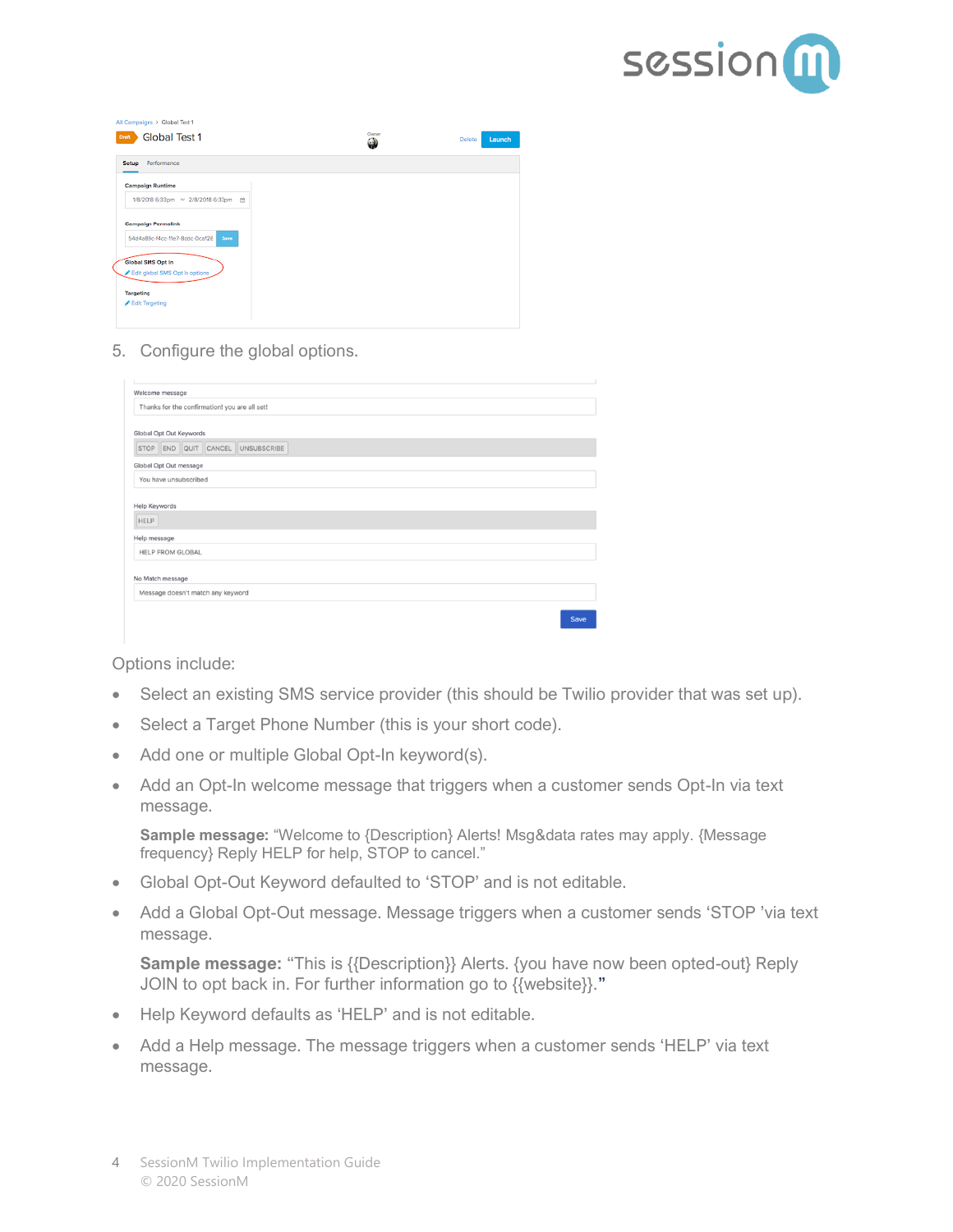

**Sample message:** ""This is {{Description}} Alerts. {Message frequency} Reply STOP to cancel. For further information go to {{website}}."

• Add a "No Match" message that triggers when a customer sends a keyword that does match any keywords.

**Sample message:** "Sorry we did not understand that for more information please reply {enter your keywords} to subscribe, HELP or to stop: STOP {any other stop keywords}. SessionM SMS Opt-In Campaign Set Up

## <span id="page-4-0"></span>SessionM SMS Opt-In Campaign Set Up

Create an SMS opt-in campaign to capture opt-in status for users. This campaign manages an SMS opt-in/out messaging preference that is referenced in subsequent marketing campaigns both scheduled or triggered.

SMS is a highly regulated communication channel. Not respecting user opt status can lead to your short code being terminated by mobile carrier or incurring regulatory fines.

Single Opt-in is recommended for mobile originated opt-ins. This is where a user texts a keyword like "join" to short code 1234-56

Double Opt-in is recommended for a non-mobile originated opt-in. This is where user's opt-in to SMS via a web or mobile app. See Section "Managing Opt-ins from Web or mobile App"

1. Navigate to Campaigns Module on the SessionM dashboard.

#### Campaigns & Content



2. Click **Create Campaign**.



**3.** Click an **SMS Opt-In**. Name the campaign. Click **Create**.

| $\blacktriangledown$ Standard<br>Messaging<br>Promotion        | SMS Opt In<br>Let customers opt in or out via SMS. |  |
|----------------------------------------------------------------|----------------------------------------------------|--|
| rarticipation ex.<br><b>NOGE</b><br>SMS Opt In<br>Clabal CMC O | Name your campaign'<br>SMS_opt_in                  |  |
|                                                                | $Create \geq$<br>Cancel                            |  |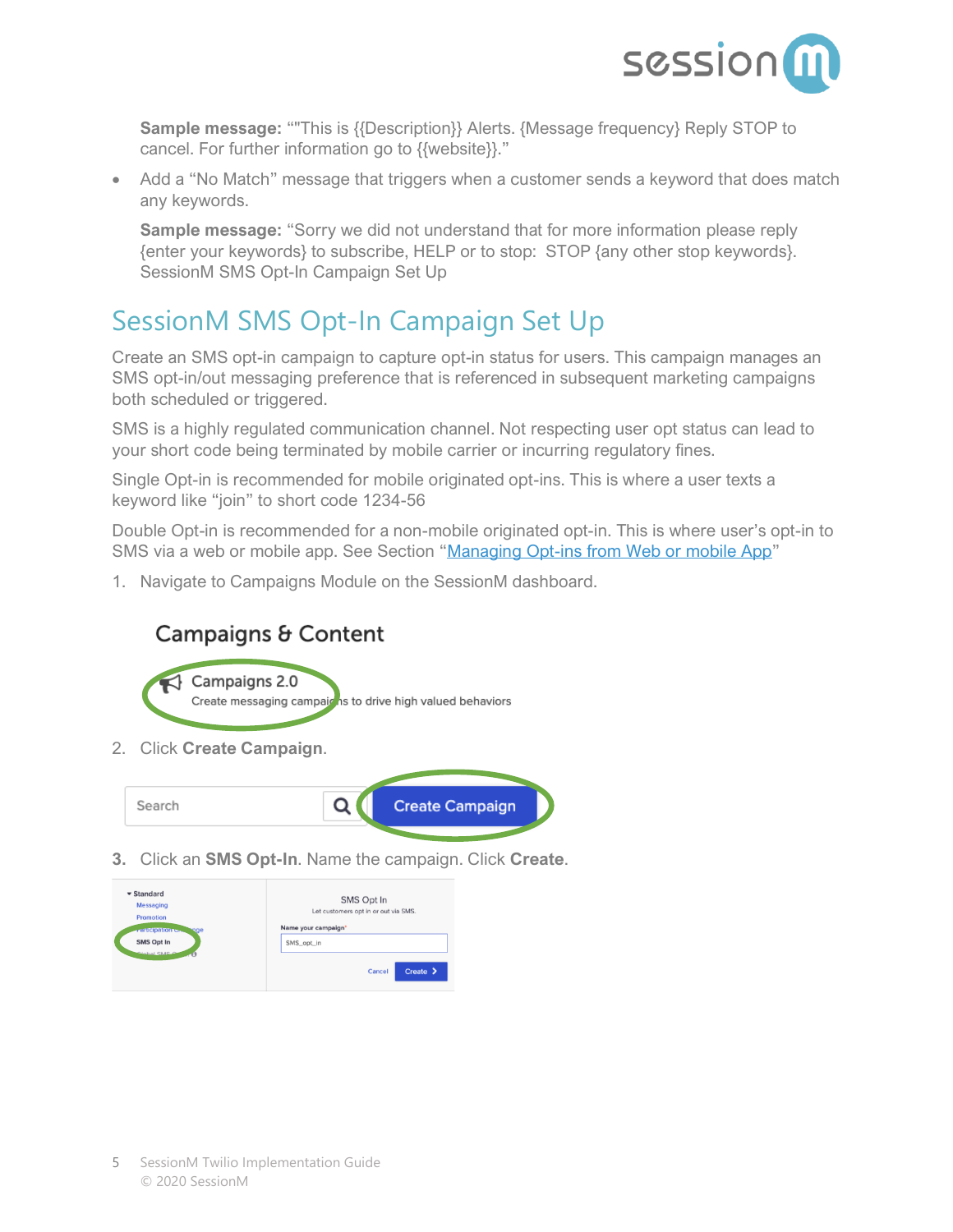

#### 4. Click **Edit Options**.

| <b>Setup</b> |                                                                                                           |
|--------------|-----------------------------------------------------------------------------------------------------------|
|              | <b>Campaign Runtime</b>                                                                                   |
|              | 01/23/2020 3:50pm<br>$\sim$ 02/23/2020 3:50pm<br>曲                                                        |
|              | <b>SMS Opt Edit Options</b>                                                                               |
|              | <b>Target Auglence Edit Targeting</b><br>· Target All Users                                               |
|              | Estimated Audience Size: 11,818 users                                                                     |
|              | <b>Advanced Settings Edit Settings</b>                                                                    |
|              | <b>User Restrictions:</b><br>Not required<br>Campaign Permalink: 05e471b2-3e22-11ea-9330-<br>e33abbc63633 |

5. Edit the Opt In options.

| twilio regression sms opt in<br>Completed                                                      | QI     |
|------------------------------------------------------------------------------------------------|--------|
| <b>Opt In Options</b>                                                                          |        |
| Message Provider                                                                               |        |
| Twilio SMS regression Jan                                                                      | $\vee$ |
| <b>Target Phone Number</b>                                                                     |        |
| 97865                                                                                          | $\vee$ |
| Opt In Keywords<br>jui X<br>Requires double opt in using global keyword YES<br>Welcome message |        |
| Message from hui                                                                               |        |
|                                                                                                | Save   |

Settings include:

- Select an existing SMS service provider (this should be Twilio provider that was set up).
- Select a target phone number (this is your short code).
- Add one or multiple opt-In keyword(s).
- If using a double opt-in, click **Requires double opt in using global keyword**. The welcome message now changes to a confirmation message
- Add an opt-In welcome message that triggers when a customer sends Opt-In via text message.

Sample message: "Welcome to {Description} Alerts! Msg&data rates may apply. {Message frequency} Reply HELP for help, STOP to cancel."

6. Click **Save**.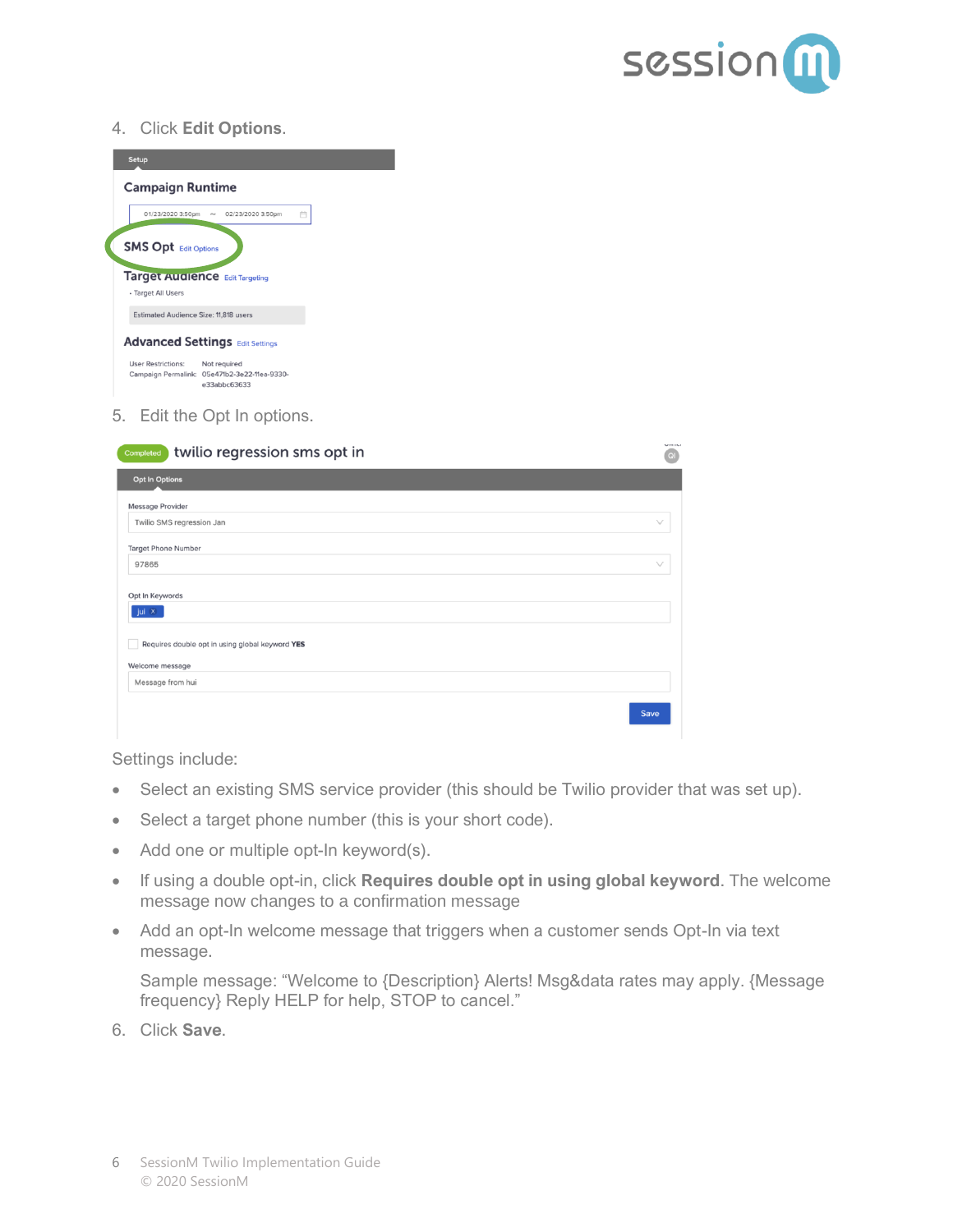

#### <span id="page-6-0"></span>SessionM Set up an SMS campaign

Once the global settings and opt-in/out campaigns are set up. You are now able to set up scheduled or triggered SMS marketing or communication campaigns

1. Navigate to Campaigns Module on the SessionM dashboard.







3. Create a messaging campaign for SMS.

| $\blacktriangledown$ Standard<br><b>Messaging</b><br><b>Promotion</b> | Messaging<br>Message your users through one or more channels. |
|-----------------------------------------------------------------------|---------------------------------------------------------------|
| <b>Participation Challenge</b>                                        | Name your campaign*                                           |
| <b>SMS Opt In</b>                                                     | SMS_Message                                                   |
| Global SMS Opt In 0                                                   |                                                               |
|                                                                       | Create $\lambda$<br>Cancel                                    |

4. Click **Add Message** and then select **SMS Message.**

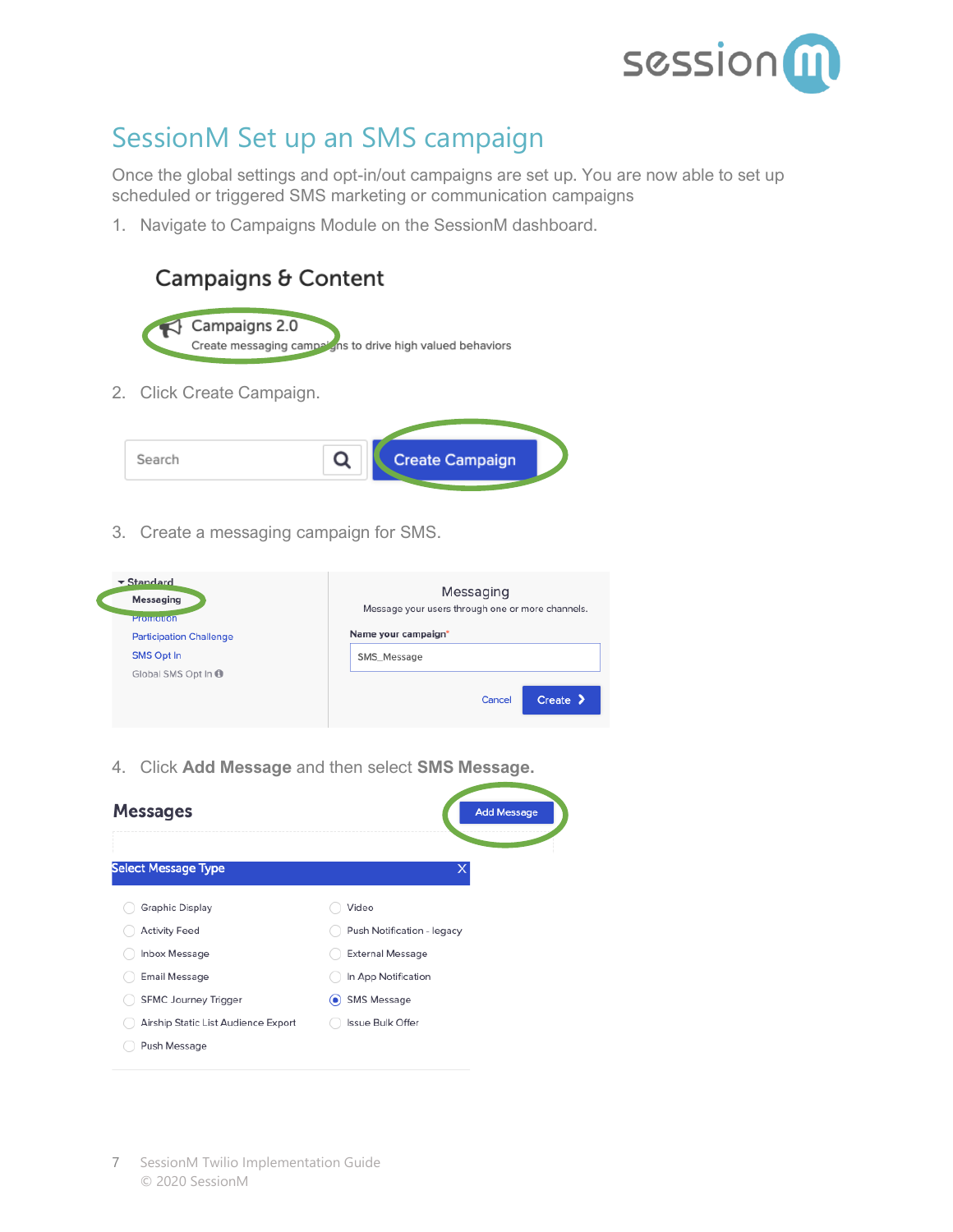

Save

5. On the Set Up tab, choose a **Scheduled** or **Triggered** SMS message.



More information on setting up campaigns is available at <https://docs.sessionm.com/user/Content/Campaigns/CampaignsLP.htm>

6. Click the **Creative** tab and configure the SMS Message content.

| Setup<br><b>Creative</b>                     | <b>Targeting</b> | <b>Notes</b> |  |
|----------------------------------------------|------------------|--------------|--|
| <b>Message Provider</b>                      |                  |              |  |
| Twilio SMS regression Jan                    |                  | $\vee$       |  |
| <b>Target Phone Number</b>                   |                  |              |  |
| +18726669682                                 |                  | $\vee$       |  |
| <b>Messaging Preference</b>                  |                  |              |  |
| sms - 1417 twilio-sms-opt-in-regression      |                  | $\vee$       |  |
| Message                                      |                  |              |  |
| Triggered Message from twilio sms            |                  |              |  |
|                                              |                  |              |  |
|                                              |                  |              |  |
| Preview<br>Triggered Message from twilio sms |                  |              |  |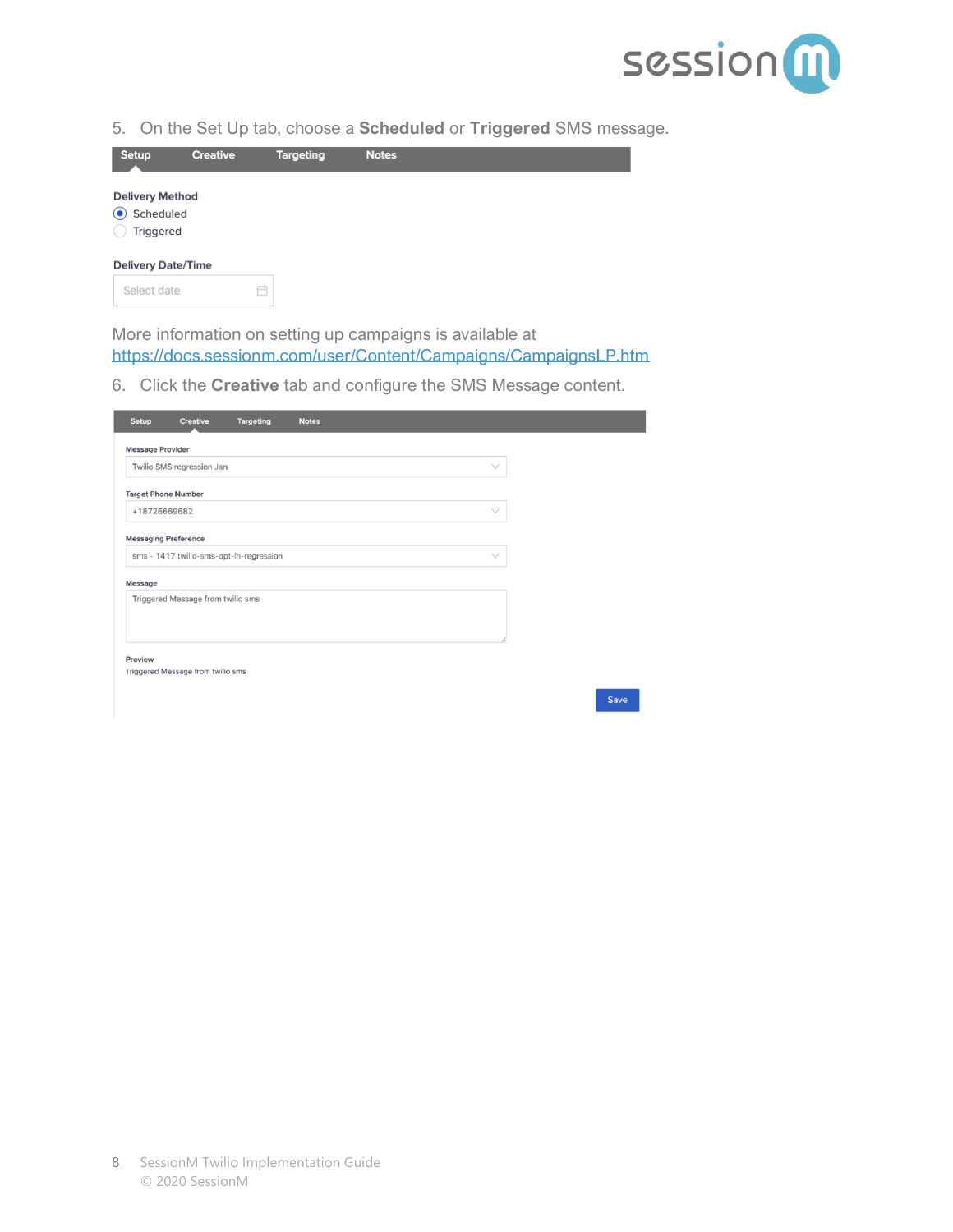

## <span id="page-8-0"></span>Web or Mobile App SMS Opt-In via API

This SessionM API sequence diagram depicts the flow web or mobile app SMS opt-in/out.



- 7. Using a web or mobile app, a user opts-in to SMS.
- 8. The web app calls the SessionM SMS Opt-in API from the web form or mobile API.

#### **Request**

```
/priv/v1/apps/{app_key}/messaging_events/sms/validatiton/request
{ "external_id": "{external_id}", "to_phone_number": "{phone_number}" }
Response
{
   "status": "ok"
}
```
9. The user receives a verification code on their mobile device.